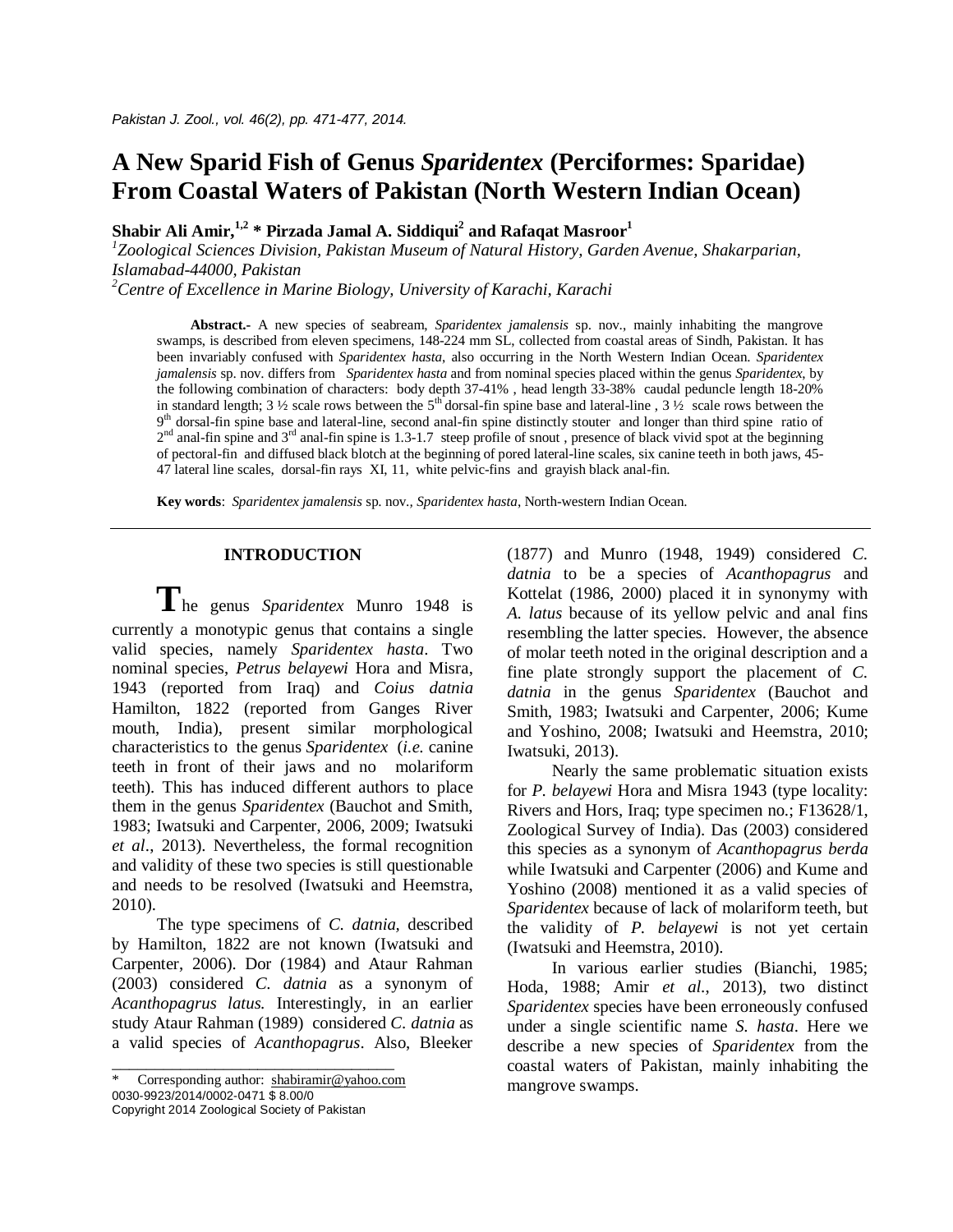# **MATERIALS AND METHODS**

The eleven specimens of the new species were collected from various localities of Pakistani coast (see Type series below). The new species was compared with six specimens of *Sparidentex hasta*  collected from West Wharf Fish Harbour and from Korangi Creek in Karachi (Table I). All fishes were preserved in crushed ice and transported to the laboratory of Center of Excellence in Marine Biology (CEMB), University of Karachi. Morphmetric and meristic data of these specimens was carried out at CEMB. For overall comparison with the specimens of *S. hasta* and *S. jamalensis* sp. nov., data of *Petrus belayewi* and *Coius datnia* were used from their original description papers. Counts and measurements follow Hubbs and Lagler (1964) and Amir *et al*. (2013). Lateral-line scales were not included in counting the number of scales between dorsal fin and lateral-line. Rudimentary gill-rakers were included in the total count of gill-rakers. Standard length is abbreviated as SL, total length as TL. A value was used for the 'second anal-fin spine/third anal-fin spine length (abbreviated as 2AS/3AS)' (Iwatsuki, 2013). All the acronyms used are as follow: CEMB, Pisces, Centre of Excellence in Marine Biology, University of Karachi, Pakistan; PMHH, Pakistan Museum of Natural History, Islamabad, Pakistan.

# *Sparidentex jamalensis*, new species

New English Name: Fanged Seabream (Table I, Figs. 1, 2).



Fig. 1. *Sparidentex jamalensis* sp. nov., holotype, PMNH no. 52062, 186 mm SL.

*Type series*

*Holotype* 

PMNH no. 52062, 206 mm SL, West Wharf Fish Harbour, Karachi (24°50'57.08" N; 66°58'38.27" E), gillnet, 09<sup>th</sup> October, 2013.

### *Paratypes*

Ten specimens (148-224 mm SL); PMNH no. 52063, West Wharf Fish Harbour, Karachi, gillnet,  $09<sup>th</sup>$  October, 2013; CEMB-P2012-0555 to CEMB-P2012-0563 (nine specimens), Keti Bunder, Sindh (24°09'29.28" N; 67°25'12.72" E), gillnet, 21th June, 2010.

### *Diagnosis*

The following combination of characters of *Sparidentex jamalensis* distinguishes this species from its congeners: dorsal-fin rays XI, 11; anal-fin rays III, 8; scale rows between the fifth dorsal-fin spine base and lateral-line 3 ½; scale rows between the ninth dorsal-fin spine base to lateral-line  $3\frac{1}{2}$ ; scale rows below first dorsal spine to the lateral-line 4  $\frac{1}{2}$ ; scale rows below the lateral-line 12  $\frac{1}{2}$ , pored lateral-line scales 45-47; body depth 37-41% SL, head length 33-38% SL, snout 10-12% SL, caudal peduncle length 18-20% SL; six enlarged fang-like slightly curved conical teeth at anterior portion of both jaws, two or three villiform teeth rows in lower jaw and three to four villiform teeth rows on upper jaw, outermost teeth in posterior portion after the caniform teeth distinctly conical and largest from parallel rows of small villiform teeth; second analfin spine distinctly stouter and longer than third anal-fin spine, the ratio of  $2<sup>nd</sup>$  anal-fin spine /  $3<sup>rd</sup>$ anal-fin spine is 1.4; total gill-rakers 15-18 (lower limb+mid+upper limb  $8-10+1+6-7$ ; head and body silvery-black; presence of black vivid spot at the beginning of pectoral-fin and diffused black blotch at the beginning of pored lateral-line scales; pelvic, anal and caudal fins dusky greyish black (Fig. 1).

#### *Description*

Counts and measurements of the holotype and 10 paratypes are given as percentage of SL in Table I. Characteristics stated in the diagnosis are not repeated.

Body relatively deep and compressed; mouth somewhat oblique; lips thick; snout pointed, two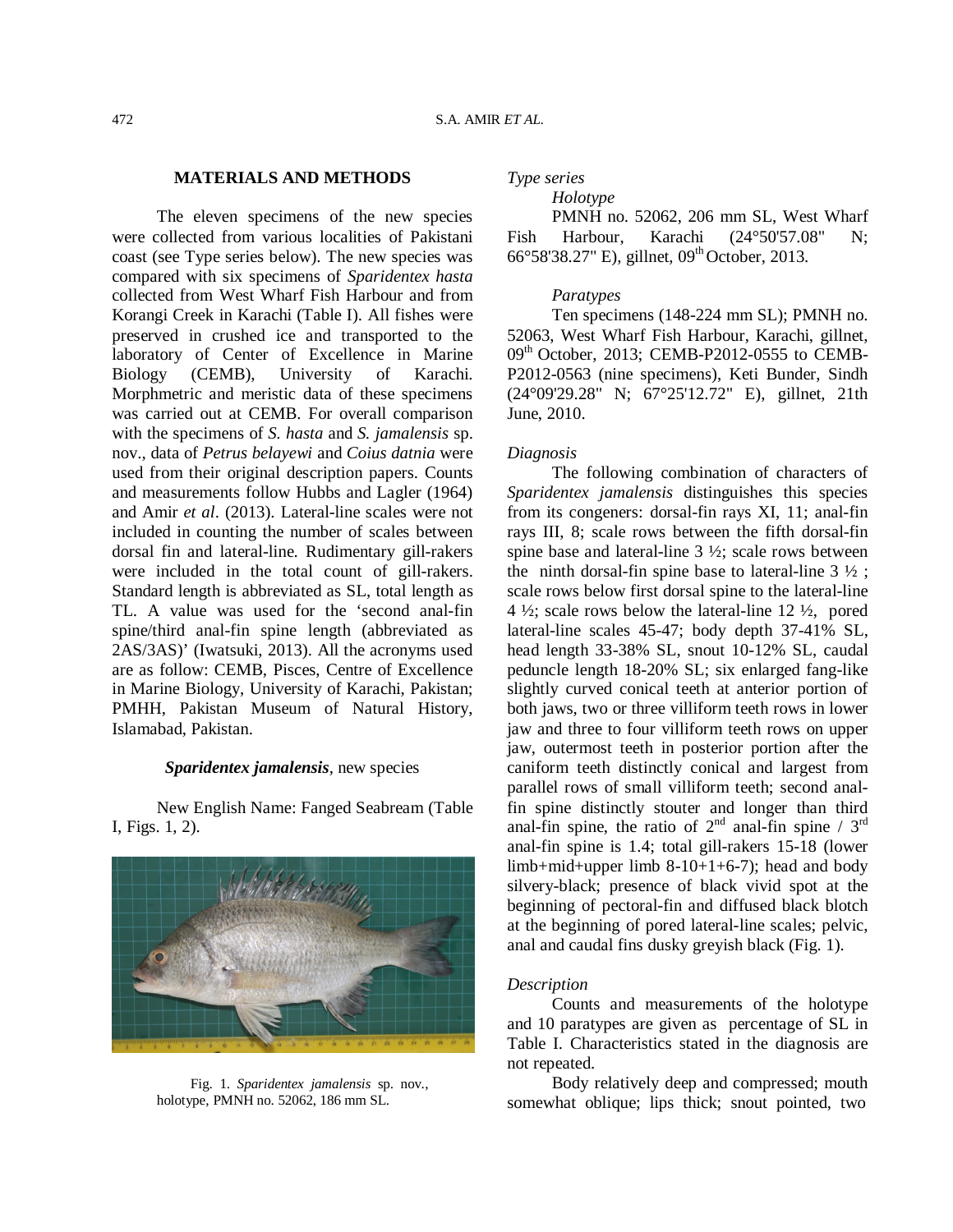|                                                                 | Sparidentex jamalensis sp. nov.       |                                    | Sparidentex hasta  | Sparidentex belayewi              |
|-----------------------------------------------------------------|---------------------------------------|------------------------------------|--------------------|-----------------------------------|
|                                                                 | Holotype PMNH no.<br><b>Paratypes</b> |                                    |                    |                                   |
|                                                                 | 52062                                 | PMNH no. 52063,                    | PMNH. 50412-50414  | <b>Hora and Misra</b>             |
|                                                                 | $n=1$                                 | CEMB-P2012-0555-                   | CEMB-P2012-0565-   | (1943)                            |
|                                                                 |                                       |                                    |                    |                                   |
|                                                                 |                                       | 63,                                | 67,                | $n=1$                             |
|                                                                 |                                       | $n=10$                             | $n=6$              |                                   |
|                                                                 |                                       |                                    |                    |                                   |
| <b>Counts:</b>                                                  |                                       |                                    |                    |                                   |
| Dorsal-fin rays                                                 | XI, 11                                | XI, 11                             | XI, 11-12          | XII, 11                           |
| Anal-fin rays                                                   | III, 8                                | III, 8                             | III, 8             | III, $8\frac{1}{2}$               |
| Pectoral-fin rays                                               | 15                                    | 15                                 | 15                 | 15                                |
| Pelvic-fin rays                                                 | $I_{1,5}$                             | I, 5                               | I, 5               | I, 5                              |
| Pored lateral-line scales                                       | 45                                    | 45-47                              | 47-48              | $46 + 6$                          |
| Scale rows between fifth dorsal-fin spine base                  | $3\frac{1}{2}$                        | $3\frac{1}{2}$                     | $5\frac{1}{2}$     | $5\frac{1}{2}$                    |
| and lateral-line                                                |                                       |                                    |                    |                                   |
| Scale rows between ninth dorsal-fin spine                       | $3\frac{1}{2}$                        | $3\frac{1}{2} - 4$                 | $5 - 5\frac{1}{2}$ |                                   |
| base and lateral-line                                           |                                       |                                    |                    |                                   |
| Scale rows above/below lateral-line                             | $4\frac{1}{2}$ /12                    | $3\frac{1}{2}$ -4/12 $\frac{1}{2}$ | 5 1/2 / 12 1/2     | $5\frac{1}{2}$ / 13 $\frac{1}{2}$ |
| Scale rows on cheek                                             | 6                                     | $6 - 7$                            | $6 - 7$            | 6                                 |
| Scale rows on opercle                                           | 6                                     | 6                                  | 5                  |                                   |
| Gill-rakers (upper +angle+lower)                                | $7 + 1 + 10$                          | $6-7+1+8-10$                       | $7 + 1 + 8 - 9$    | 9 in lower limb, rest             |
|                                                                 |                                       |                                    |                    | not provided                      |
|                                                                 | 186                                   | 148-224                            | 209-300            | 201                               |
| Standard length (mm)                                            |                                       |                                    |                    |                                   |
| Proportions (% SL):                                             |                                       |                                    |                    |                                   |
| Body depth (highest)                                            | 37.6                                  | $37-41(40)$                        | 34-37 (35)         | 42                                |
| Body depth at first anal-fin spine origin                       | 35                                    |                                    |                    |                                   |
|                                                                 |                                       | 32-38 (36)                         | 31-33 (32)         | $\overline{\phantom{a}}$<br>29    |
| Head length                                                     | 33.3                                  | 33-38 (35)                         | 32-33 (32.5)       |                                   |
| Body width at pectoral-fin base                                 | 16                                    | $15-19(17)$                        | $15-18(16)$        | $\overline{\phantom{a}}$          |
| Snout length                                                    | 10                                    | $9-12(11)$                         | $9.6 - 10(10)$     | 9                                 |
| Orbit diameter                                                  | 8                                     | $8-10(9)$                          | $6.5 - 7.8(7)$     | 7                                 |
| Dermal eye opening                                              | $\tau$                                | $7-8(7.5)$                         | $5-6.4(5.9)$       | $\overline{\phantom{a}}$          |
| Bony interorbital width                                         | 8.0                                   | $8-9(8.5)$                         | $7.2 - 8.5(8)$     | $\,$ 8 $\,$                       |
| Interorbital width with membrane                                | 9.2                                   | $8-10(9)$                          | $7.6 - 9.7(9)$     |                                   |
| Upper jaw length                                                | 13.1                                  | 9-14 (13)                          | $11-12(12)$        |                                   |
| Caudal peduncle depth                                           | 12.6                                  | $12-14(13)$                        | $11-13(12)$        |                                   |
| Caudal peduncle length                                          | 20.0                                  | $18-20(19)$                        | 21-23 (22)         |                                   |
| Predosal length                                                 | 40.3                                  | 40-44(42)                          | 37-40 (39)         |                                   |
| Preanal length                                                  | 71.5                                  | 64-72 (66)                         | 58-71 (65)         |                                   |
| Prepelvic length                                                | 38.7                                  | 39-43 (41)                         | 36-37 (36.5)       |                                   |
| Dorsal-fin base length                                          | 51.5                                  | 51-56 (53)                         | 49-53 (51)         | $\overline{\phantom{a}}$          |
| Anal-fin base length                                            | 17.0                                  | $15-18(16)$                        | $14-16(15)$        | $\sim$                            |
| Caudal-fin length                                               | 27                                    | $22 - 27(26)$                      | 24-26 (24)         | 26                                |
| Pelvic spine length                                             | 15.6                                  | $14-18(15)$                        | $12-14(13)$        | $\overline{\phantom{a}}$          |
| First pelvic ray length                                         | 24.7                                  | $22-26(24)$                        | 22-24 (23)         | $\overline{\phantom{a}}$          |
| Pectoral-fin length                                             | 35.0                                  | 30-37 (35)                         | 31-34 (32)         | $\overline{\phantom{a}}$          |
|                                                                 |                                       |                                    |                    |                                   |
| First dorsal-fin spine length<br>Second dorsal-fin spine length | 6.5<br>9.7                            | $5-7(6)$                           | $4.5 - 5.9(5.2)$   | 5<br>$\,$ 8 $\,$                  |
|                                                                 |                                       | $9-12(10)$                         | $8-10(9.5)$        |                                   |
| Third dorsal-fin spine length                                   | 13.4                                  | $12-14(13)$                        | $12-13(12.8)$      | 11                                |
| Fourth dorsal-fin spine length                                  | 15.6                                  | $13-16(15)$                        | $13-19(15)$        | 13                                |
| Fifth dorsal-fin spine length                                   | 16                                    | $13-16(15)$                        | $12-15(14)$        | $\overline{\phantom{a}}$          |
| Sixth dorsal-fin spine length                                   | 15                                    | $13-15(14)$                        | $12-14(13.5)$      | $\overline{\phantom{a}}$          |
| Last dorsal-fin spine length                                    | 12.4                                  | $10-12(11)$                        | $10-12(11)$        | $\overline{\phantom{a}}$          |
| First dorsal-fin ray length                                     | 14.0                                  | $11-14(11)$                        | $11-13(12)$        | 11                                |
| First anal-fin spine length                                     | 5.8                                   | $3-6(6)$                           | $4-12(6)$          |                                   |
| Second anal-fin spine length                                    | 19.4                                  | $17-26(20)$                        | $12-14(13)$        | 13                                |
| Third anal-fin spine length                                     | 13.4                                  | $13-15(14)$                        | $11-13(13)$        | 11.4                              |
| First anal-fin ray length                                       | 15.0                                  | $11-18(15)$                        | $12-16(14)$        | $\overline{\phantom{a}}$          |
| Suborbital width (least)                                        | 4.3                                   | $4-5(4)$                           | $4.9 - 6(5.5)$     | $\overline{\phantom{a}}$          |
| Posteriormost jaw                                               | 10.8                                  | $10-14(12)$                        | $9-11(10)$         | $\overline{\phantom{a}}$          |
| 2AS/3AS                                                         | 1.44                                  | $1.3 - 1.7(1.4)$                   | $1-1.2(1.1)$       | 1.2                               |
|                                                                 |                                       |                                    |                    |                                   |

**Table I.- Comparison of counts and morphometric data of** *Sparidentex jamalensis* **sp. nov.,** *S. hasta* **and** *S. belayewi.*  **Measurements are expressed as percentages of standard length.** 

l,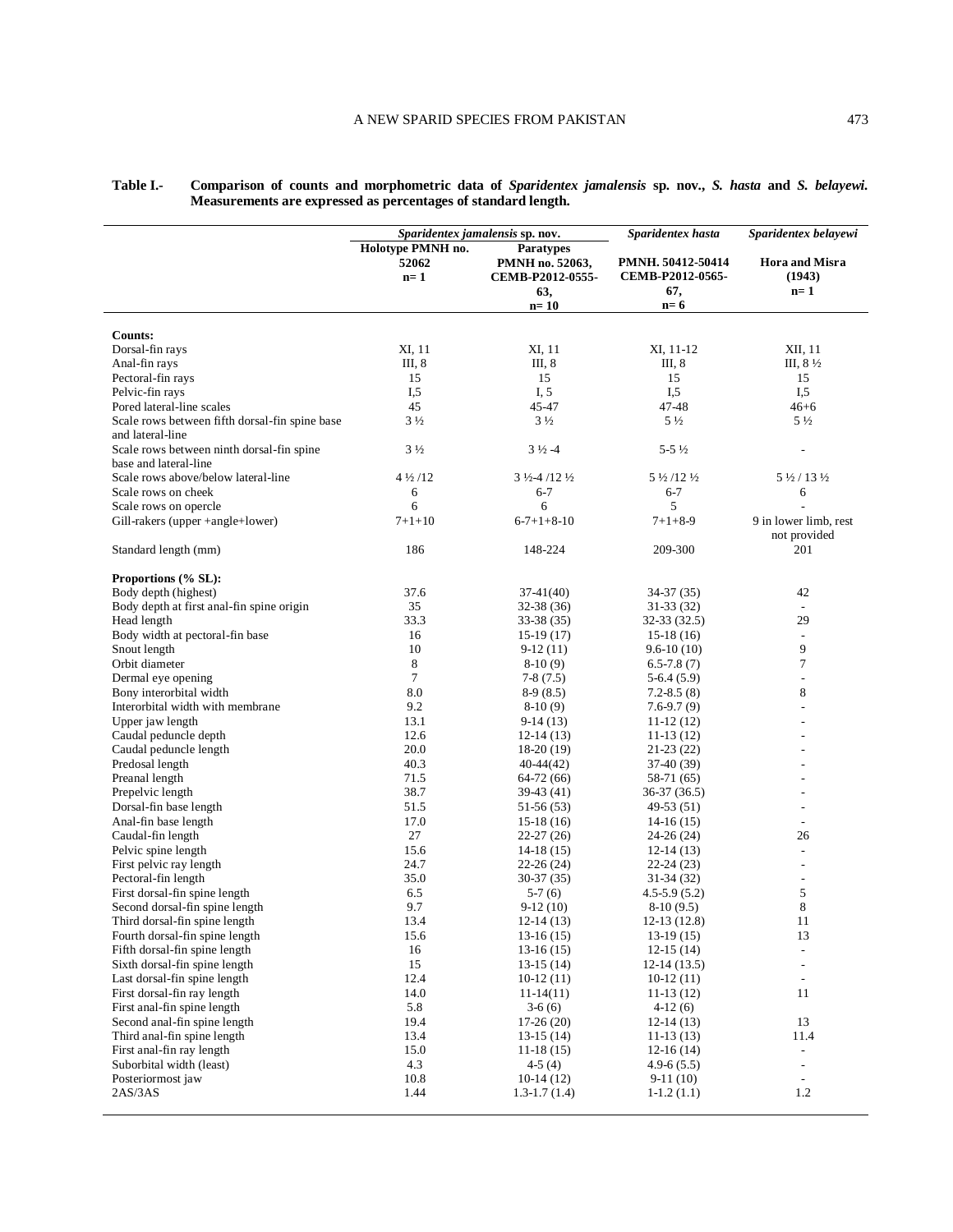

Fig. 2. *Sparidentex jamalensis*¸new spcecies; a, dorsal view of head region showing relatively wider interorbit region compared with relatively narrower interorbital region of *S. hasta*; (b); c, head region showing blunt snow, compared to steep snout of *S. hasta* (d), (e) six enlarged caniform teeth in upper and lower jaws and fine rows of villiform teeth as against 4 enlarged caniform teeth in upper and lower jaws and fine rows of villiform of *S. hasta* (f).

nostrils just in front of eyes, anterior nostril small and rounded and posterior one long oval; upper jaw protruding slightly in front of lower jaw; maxilla reaching to below mideye level (pupil or center of orbit); at front of each jaw, 6 enlarged, fang-like, conical teeth, outer series of lateral teeth conical and compressed with parallel rows of villiform teeth; least suborbital depth much shorter than eye diameter, six or seven transverse rows of scales on cheek and six (5-7) on opercle; anterodorsal profile

ascending somewhat sharply from mouth to eyes then gently just above eye; dorsal profile of fish body somewhat arched; anteriormost margin of mouth somewhat pointed (Fig. 2c); no scales on preopercular flange, its posterior margin weakly serrated; low scaly sheath on soft dorsal and anal-fin ray bases; dorsal-fin spines strong, fourth and fifth longest; first anal-fin spine visibly shorter than orbit diameter; second anal-fin spine clearly longer than longest (fourth) dorsal-fin spine; third anal-fin spine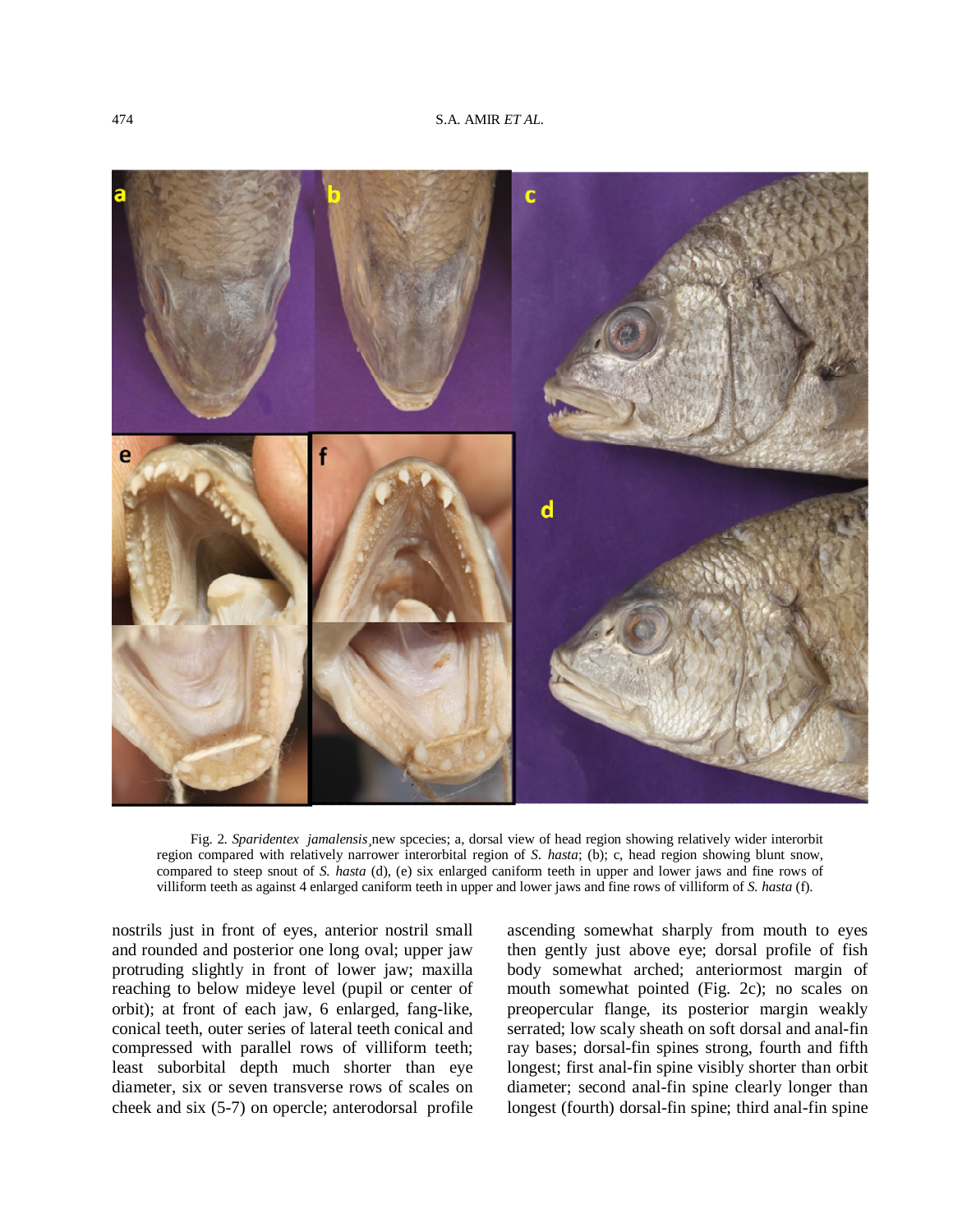shorter than second anal-fin spine; pectoral-fin long, its length subequal or slightly greater than head length, tip nearly reaching to anal opening (in some paratypes up to anal-fin spine base); pelvic-fin spine longer than snout length; first ray of pelvic-fin intruded and clearly longer than second anal-fin spine; caudal-fin forked, the upper lobe is slightly longer and relatively more pointed.

## *Color (from fresh specimens)*

Head and dorsal part of body dull olive silvery, becoming silvery-white up to belly; scales with dark margins forming faint lines dorsally on body; dorsal-fin and anal rays grey, soft rays hyaline, membranes of the dorsal and anal fins are dusky grey; pectoral fins light yellow to whitish and pelvic fins light greyish to whitish; a black spot at pectoral axil and a diffuse spot at beginning of lateral-line; caudal-fin dusky and posterior margin darker. Color of holotype and paratypes is similar.

## *Distribution*

This species is currently known only from coastal waters of Pakistan. It is highly probable that this species may occur in the coastal waters of northern Arabian Sea, India and Persian Gulf.

#### *Etymology*

The specific epithet ''*jamalensis*'' refers to Prof. Dr. Pirzada Jamal Ahmed Siddiqui, whose support and contributions to the work on marine fauna of Pakistan is immense and noteworthy.

# *Comparison*

The comparison of *Sparidentex jamalensis*  sp. nov. with *Sparidentex hasta* (Cuvier and Valenciennes, 1830) and two other less studied sparid species, *Sparidentex datnia* (Hamilton, 1822) and *S. belayewi* (Hora and Misra, 1943) confirm that *Sparidentex jamalensis* is a new species. *S. jamalensis* differs from *Sparidentex hasta* (Fig. 3) in the following combination of characters: higher body depth (37-41% vs 34-37% SL) and head length (33-38% vs 32-33% SL), lower suborbital depth (4- 5% vs 5-6% SL), lower caudal peduncle length (18- 20% vs 21-23% SL); scale rows between the  $5<sup>th</sup>$ dorsal-fin spine base and lateral-line  $3\frac{1}{2}$  (vs  $5\frac{1}{2}$ ), scale rows between the 9<sup>th</sup> dorsal-fin spine base and lateral-line  $3\frac{1}{2}$  (vs  $5\frac{1}{2}$ ), second anal-fin spine



Fig. 3. *Sparidentex hasta*, PMNH no. 52062**,** 209 mm SL.

distinctly stouter and longer than third spine, the average of ratio of  $2^{nd}$  anal-fin spine /  $3^{rd}$  anal-fin spine is 1.3 - 1.7 (vs 1-1.2 ) (Figs. 1-3; Table I). *Sparidentex jamalensis* sp. nov. is separable from *Sparidentex datnia* in dorsal and pelvic fin counts. *S. jamalensis* has XI, 11 and I, 5 dorsal and pelvic fin counts, respectively, whereas *S. datnia* has XII, 10, and I, 6; somewhat white pelvic-fins (versus yellow pelvic-fins) and greyish black anal-fin (versus yellow anal-fin).

The comparison of *Sparidentex jamalensis* sp. nov. with the original description of *S. belayewi* highlighted differences in many diagnostic characters, as shown in Table I. In *S. jamalensis*, the scales between fifth dorsal-fin spine base to lateralline counts 3½ vs 5½ in *S. belayewi*. The head length is relatively lower in *S. jamalensis*, ranging from 2.7-3.0 times and 3-4 times in SL and TL, respectively whereas 3.4 times and 4.3 times in SL and TL, respectively in *S. belayewi*. Diameter of eye contained 4.1-4.3 times in head length in *S. jamalensis* versus 3.8 times in head length in *S. belayewi*. Six enlarged canine teeth exist in both jaws in *S. jamalensis* whereas 6 in upper jaw and 4 in the lower jaw in *S. belayewi*.

#### *Remarks*

In Pakistan, all sparid fishes are commercially important, including *Sparidentex* species, and fetch high prices in the local fish markets at Karachi. The local fishermen identify two different forms of *Sparidentex hasta*. One form is locally called "Dathi" (*i.e.*, *Sparidentex hasta*) and is relatively higher in price among all other sparid fishes. The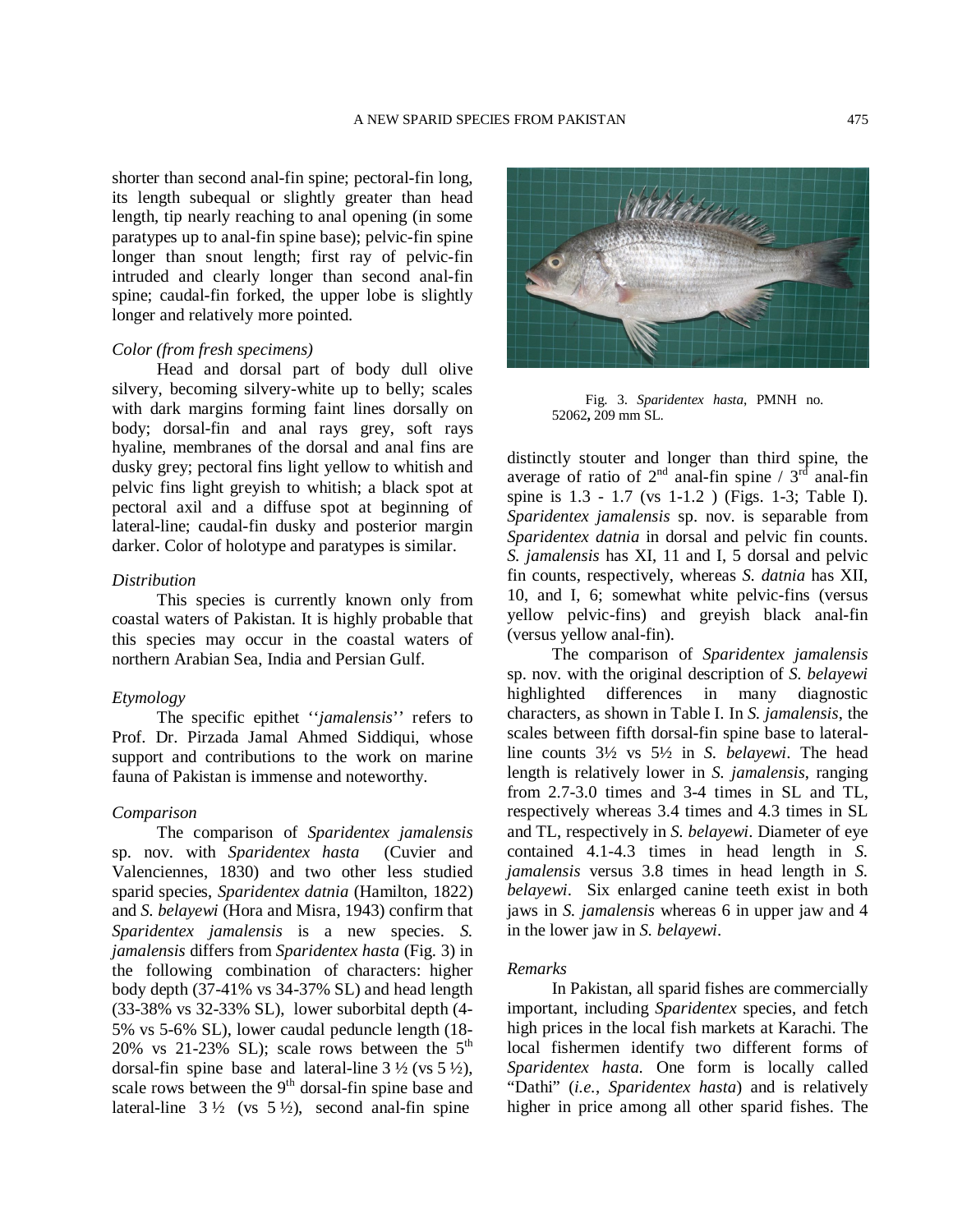other form is locally known as "Kukri" which we here refer to *Sparidentex jamalensis* sp. nov. that is sold in fish markets with normal prices as other sparid fishes but quite cheaper than *S. hasta*. The distinctly stouter second anal-fin spine, clearly visible in the illustration of *Sparidentex hasta* (see Fischer and Bianchi (1984) and Bianchi (1985)) support the hypothesis that these two species have been confused since long time.

Iwatsuki *et al*. (2013) reports the second record after the original description of *S. belayewi* from Omani waters. Surprisingly, the specific name of *S. belayewi* is erroneously reported as *S. belaywesi*. They also did not provide detailed description and photographs of this important specimen. Standard length of the holotype of *P. belayewi* presented by Hora and Misra (1943) in the original description is 201 mm whereas Iwatsuki and Heemstra (2010) reported that the holotype of *Petrus belayewi* (ZSI-F 3628/1) measured 193mm SL, which might be due to the shrinkage of specimen in preservative solution for a long time.

#### **KEY TO THE SPECIES OF** *SPARIDENTEX*

(Information on *C. datnia* and *P. belayewi* was extracted from their original descriptions).

- 1. Dorsal-fin spines XI, rays 11; anal-fin membrane black ..2
- Dorsal-fin spines XII, rays 10; anal-fin membrane yellow ................................................................ *S. datnia*
- 2. Scale rows between fifth dorsal-fin spine base and lateralline 3½; second anal-fin is longer than third anal-fin spine...................................................*S. jamalensis*
- Scale rows between fifth dorsal-fin spine base and lateralline 5½; second anal-fin is subequal to third anal-fin spine.....................................................................3
- 3. Highest body depth 34-37 % in SL; 47-48 pored lateralline scales...................................................*S. hasta*
- Highest body depth 42 % in SL; 52 pored lateral-line scales.................................................... *S. belayewi*

#### *Comparative material examined*

*Sparidentex jamalensis*: PMNH. 52062 (holotype), 186 mm SL, sex not determined, West Wharf Fish Harbour, Karachi, gillnet, 09th October, 2013; PMNH. 52063, 206mm SL, locality data same as holotype; CEMB-P2012-0555 to CEMB-P2012-0563 (ten paratypes), 148-224 mm SL, Keti Bunder, Sindh, gillnet, 21th June, 2010.

*Sparidentex hasta*: PMNH. 50412-50414 (3 specimens), 209-300 mm SL, West Wharf Fish Harbour, Karachi, gillnet, 09<sup>th</sup> October, 2013; CEMB-P2012-0565 to CEMB-P2012-0567 (3 specimens), 224-300 mm SL, Korangi Creek, Karachi, gillnet, 21th June, 2010.

# **ACKNOWLEDGEMENTS**

This work was produced as a result for completion of PhD studies of the first author. We are greatly indebted to Dr. Peter N. Psomadakis, Food and Agriculture Organization (FAO) for his technical and moral support during his official visit to Pakistan on his assignment for revising and updating the field guide on the marine resources of Pakistan. A great deal of technical support was provided by Dr. Yukio Iwatsuki and Fumiya Tanaka during their call-up visit to CEMB, Karachi University, partially funded by Higher Education Commission, Government of Pakistan through Visiting Scholar Programme. We also feel pleased to mention the support of Mr. Badr Usmani and Dr. Waseem Khan of Marine Fisheries Department, Karachi, which was indeed of great significance. We would also like to express our gratitude to Mr. Ibad-ur-Rehman, Field Assistant, Pakistan Museum of Natural History, for his untiring efforts during the laboratory work. We also thank to William Eschmeyer for providing the original paper of *Petrus belayewi*.

#### **REFERENCES**

- AMIR, S.A., TANAKA, F., SIDDIQUI, P.J.A. AND IWATSUKI, Y., 2013. First records of two sparid species, *Diplodus omanensis* and *Pagellus affinis* (Perciformes: Sparidae) from western coast of Pakistan. *Cybium*, **37**: 220-222
- ATAUR RAHMAN, K.A., 1989. *Freshwater fishes of Bangladesh*. The Zoological Society of Bangladesh, Dhaka, Bangladesh, pp. 364.
- ATAUR RAHMAN, K.A., 2003. Fish faunal resources of Sunderban estuarine system with special reference to the biology of some commercially important species. *Rec. Zool. Surv. India, Miscell. Publ. Occas. Pap.,* **209**:  $1 - 150$
- BAUCHOT, M.-L. AND SMITH, M. M., 1983. Sparidae. In*: FAO species identification sheets for fisheries purposes*-*Western Indian Ocean. Fishing Area 51. Vol.*